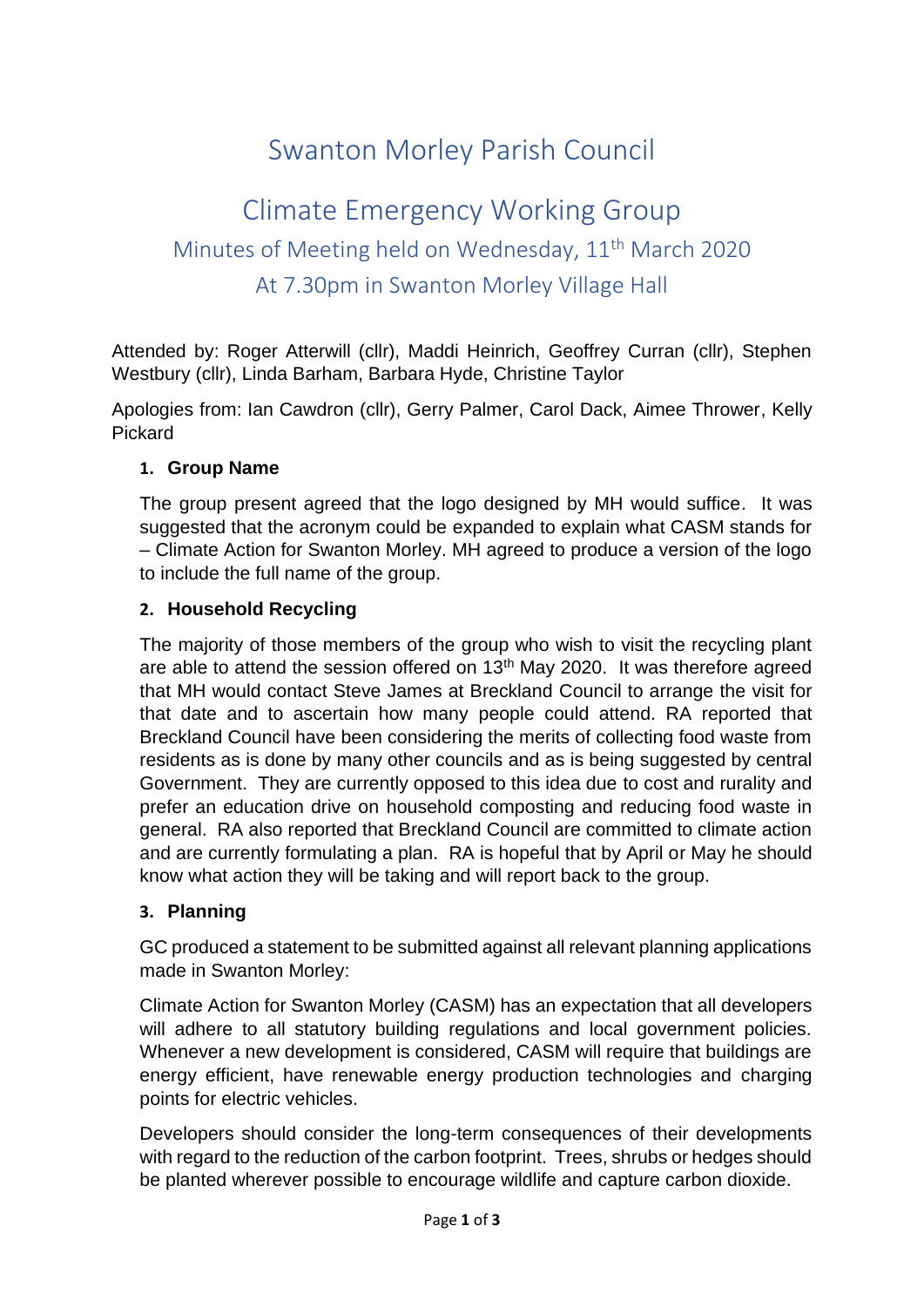Materials used in construction should be sustainable wherever possible had have a low environmental impact when manufactured.

Developments under consideration should demonstrate how the requirements of CASM are to be met.

All present agreed that this statement is suitable to be submitted on behalf of the group. MH will submit the comment on relevant future planning applications from the admin@swantonmorley.org email address.

## **4. Speaker**

SW confirmed that Dr Hayley Pinto would be coming to speak to the group and wider audience at Swanton Morley Village Hall (Hilton Room) on Tuesday, 24<sup>th</sup> March from 7.30pm. It was agreed that her travelling costs would be covered by Swanton Morley Parish Council. MH will advertise the talk via social media and posters throughout the village.

## **5. Transport**

MH reported that she had been in correspondence with Konnectbus and First buses. Steve Royal from Konnect bus has offered to come and speak to CASM with a view to working with the group to encourage the use of public transport and discuss improvements that could be made to the service provided to residents of Swanton Morley. BH suggested that as a group we should promote the use of the bus more as people may not be aware that they can use it simply to travel from one end of the village to the other. MH will contact Steve to arrange a meeting. GC raised the possibility of taxi sharing however it was decided that the group would first focus on bus travel with a view to perhaps revisiting this option at a later date. MH advised that a list of local shops is a work in progress and will report back next month.

#### **6. Wildlife/Environment**

LB reported that she had, with the help of a resident, measured the area at Meadowview designated for a wildflower meadow. The full extent of the area measures 110' x 10'. It was suggested that the width could be reduced to approximately 6'. LB has ascertained from Emorsgate that they can supply enough wildflower seed to cover the size of a tennis court (78' x 27') for £40. LB will order the seeds. RA will contact Bernie Marsham to ask him to scarify the ground ready for planting and will report back to the Parish Council office if Bernie is unable to carry out the work so that the council contractors can be instructed instead. LB is currently also liaising with Lisa Syer from Little Swans nursery regarding the planting of bee bombs by the nursery children. MH agreed to ascertain the cost of purchasing some bee friendly plants to fill the existing flower beds at the village hall. RA showed the group a video about mini forests and recommended the area next to the village green at the end of Harkers Lane. He will research the idea further. There followed a discussion about where other trees could be planted and how native trees could be identified.